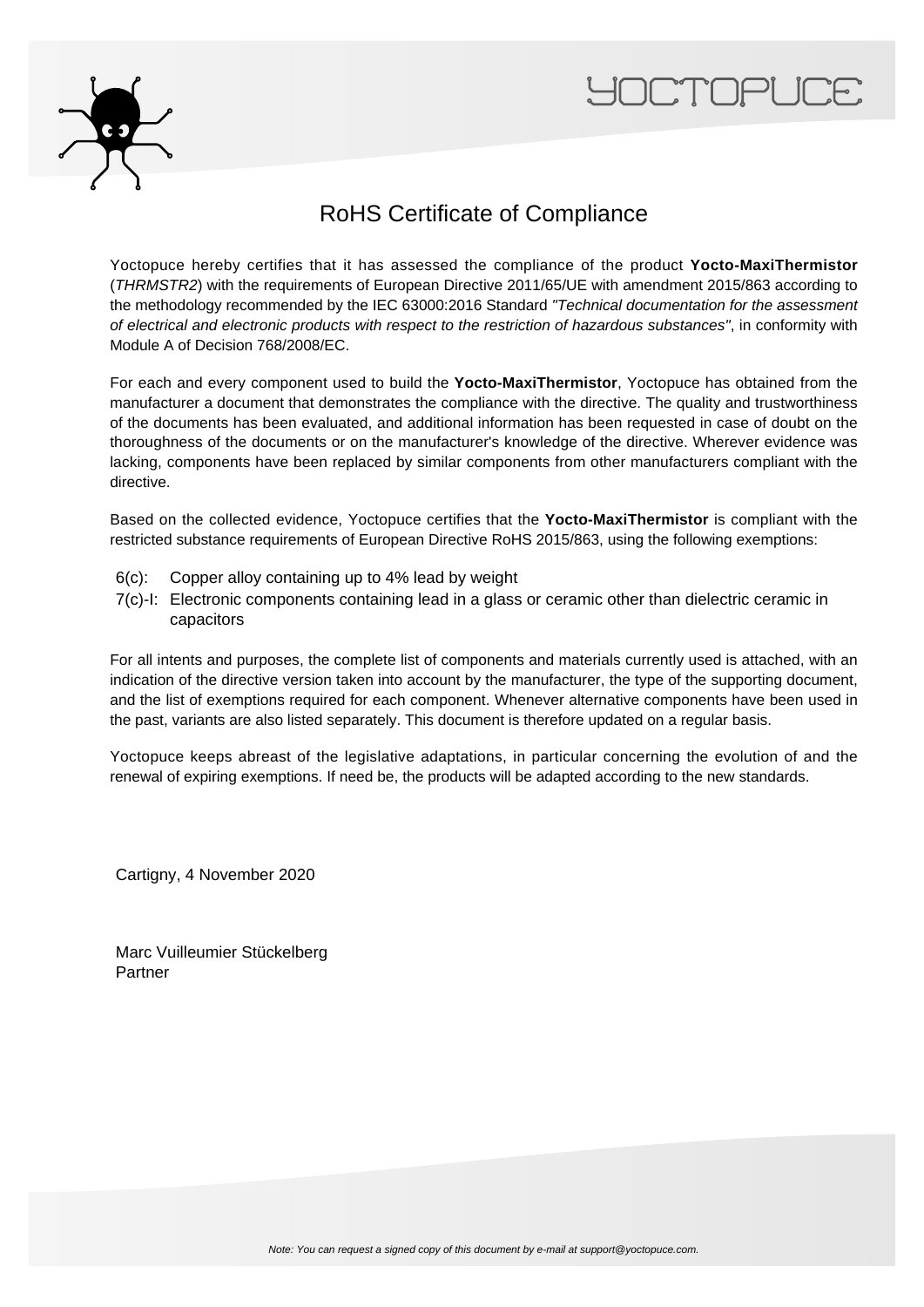

## **YOCTOPUCE**

## **Exhaustive list of components and materials currently used to build the Yocto-MaxiThermistor**

| Component              | <b>Manufacturer</b>          | <b>Type</b>           | <b>Compliance Exemptions</b> |                             | Evidence                                 |
|------------------------|------------------------------|-----------------------|------------------------------|-----------------------------|------------------------------------------|
| ADS1115IDGST           | <b>Texas Intruments</b>      | A/D converter         | RoHS 2015/863                |                             | Manufacturer Certificate of Compliance   |
| AA2214QBS/D            | Kingbright                   | <b>Blue LED</b>       | RoHS 2015/863                |                             | Manufacturer Certificate of Compliance   |
| 06031C103JAT2A         | AVX (Kyocera)                | Capacitor             | RoHS 2015/863                | $\sim$                      | Manufacturer Certificate of Compliance   |
| 502R29W471KV3E-****-SC | Johanson dielectrics         | Capacitor             | RoHS 2015/863                |                             | Manufacturer Certificate of Compliance   |
| C1608X6S1A106M080AC    | <b>TDK</b>                   | Capacitor             | RoHS 2015/863                | $\overline{a}$              | Manufacturer Certificate of Compliance   |
| C2012X7R2E472K085AA    | <b>TDK</b>                   | Capacitor             | RoHS 2015/863                |                             | Manufacturer Certificate of Compliance   |
| EMK107BB7225KA-T       | Taiyo Yuden                  | Capacitor             | RoHS 2015/863                | $\sim$                      | Manufacturer Certificate of Compliance   |
| LMK107B7105KA-T        | Taiyo Yuden                  | Capacitor             | RoHS 2015/863                |                             | Manufacturer Certificate of Compliance   |
| UMK212B7105KG-T        | Taiyo Yuden                  | Capacitor             | RoHS 2015/863                |                             | Manufacturer Certificate of Compliance   |
| 885_012_206_071        | Würth Electronic             | Capacitor             | RoHS 2015/863                |                             | Manufacturer Certificate of Compliance   |
| ZX62-B-5PA(33)         | Hirose                       | Connector             | RoHS 2015/863                |                             | Manufacturer Certificate of Compliance   |
| 691 210 910 006        | Würth Electronic             | Connector             | RoHS 2015/863                | 6(c)                        | Analytical test results                  |
| FAN4010IL6X F113       | Fairchild (On Semiconductor) | <b>Current sensor</b> | RoHS 2015/863                |                             | Manufacturer Certificate of Compliance   |
| PCA9554ABS             | NXP semiconductor            | Digital IC            | RoHS 2015/863                | $\overline{a}$              | <b>Manufacturer Material Declaration</b> |
| IS25LP064A-JKLE-TR     | <b>ISSI</b>                  | Flash memory          | RoHS 2015/863                |                             | Manufacturer Certificate of Compliance   |
| SELECT-10              | Kester                       | <b>Flux</b>           | RoHS 2015/863                | $\mathcal{L}_{\mathcal{A}}$ | Analytical test results                  |
| AA2214ZGS              | Kingbright                   | Green LED             | RoHS 2015/863                |                             | Manufacturer Certificate of Compliance   |
| 744_758_333_A          | Würth Electronic             | Inductor              | RoHS 2015/863                |                             | Analytical test results                  |
| R1S-3.33.3/H-R         | Recom                        | Isolator              | RoHS 2015/863                |                             | Analytical test results                  |
| Si8600AC-B-IS          | Silicon labs                 | Isolator              | RoHS 2015/863                |                             | Manufacturer Certificate of Compliance   |
| MCP1703T-3302E/CB      | Microchip                    | LDO regulator         | RoHS 2015/863                | $\overline{\phantom{a}}$    | Manufacturer Material Declaration        |
| TLV70030DDCT           | <b>Texas Intruments</b>      | LDO regulator         | RoHS 2015/863                |                             | Manufacturer Certificate of Compliance   |
| DMP3098L-7             | Diodes Incorporated          | P-FET                 | RoHS 2015/863                | $\overline{a}$              | Manufacturer Certificate of Compliance   |
| FR4-ENIG               | Multi-cb                     | PCB                   | RoHS 2015/863                |                             | Manufacturer Certificate of Compliance   |
| PIC24FJ64GB002-I/ML    | Microchip                    | Processor             | RoHS 2015/863                | $\blacksquare$              | <b>Manufacturer Material Declaration</b> |
| RG2012L-331-L-T05      | Susumu                       | Resistor              | RoHS 2015/863                |                             | Manufacturer Certificate of Compliance   |
| AC0603FR-074K7L        | Yageo                        | Resistor              | RoHS 2015/863                | $7(c)-1$                    | Manufacturer Certificate of Compliance   |
| PE0603FRF470R1L        | Yageo                        | Resistor              | RoHS 2015/863                |                             | Manufacturer Certificate of Compliance   |
| RC0603FR-07100KL       | Yageo                        | Resistor              | RoHS 2015/863                | $7(c)$ -l                   | Manufacturer Certificate of Compliance   |
| RC0603FR-07100RL       | Yageo                        | Resistor              | RoHS 2015/863                | $7(c)-1$                    | Manufacturer Certificate of Compliance   |
| RC0603FR-0710KL        | Yageo                        | Resistor              | RoHS 2015/863                | $7(c)-1$                    | Manufacturer Certificate of Compliance   |
| RC0603FR-07180RL       | Yageo                        | Resistor              | RoHS 2015/863                | $7(c)-1$                    | Manufacturer Certificate of Compliance   |
| RC0603FR-071K5L        | Yageo                        | Resistor              | RoHS 2015/863                | $7(c)-1$                    | Manufacturer Certificate of Compliance   |
| RC0603FR-071ML         | Yageo                        | Resistor              | RoHS 2015/863                | $7(c) - 1$                  | Manufacturer Certificate of Compliance   |
| RC0603FR-0747KL        | Yageo                        | Resistor              | RoHS 2015/863                | $7(c)-1$                    | Manufacturer Certificate of Compliance   |
| 04-7068-0000           | Kester                       | SAC305 bar            | RoHS 2015/863                |                             | Manufacturer Certificate of Compliance   |
| 24-7068-7603           | Kester                       | SAC305 wire           | RoHS 2015/863                |                             | Manufacturer Certificate of Compliance   |
| NXFT15XH103FA2B100     | Murata                       | Sensor                | RoHS 2015/863                | ÷.                          | Compliance statement                     |
| SB6N58-M500SI          | <b>KOKI</b>                  | Solder paste          | RoHS 2015/863                |                             | Manufacturer Certificate of Compliance   |
| KMR211NGLFS            | <b>C&amp;K Components</b>    | Switch                | RoHS 2015/863                |                             | Manufacturer Certificate of Compliance   |
| VC080505C150DP         | AVX (Kyocera)                | Varistor              | RoHS 2015/863                | $\overline{a}$              | Manufacturer Certificate of Compliance   |

## **Alternate components that may have been used in the past to build the Yocto-MaxiThermistor**

| Component          | <b>Manufacturer</b>   | Type            | Compliance      | <b>Exemptions</b> | Evidence                               |
|--------------------|-----------------------|-----------------|-----------------|-------------------|----------------------------------------|
| ASMT-TBBM-NP902    | Avago (Broadcom)      | <b>Blue LED</b> | RoHS 2011/65/UE |                   | Compliance statement                   |
| 1808HC471KAT2A     | AVX (Kyocera)         | Capacitor       | RoHS 2015/863   |                   | Manufacturer Certificate of Compliance |
| C0603C106M9PACTU   | Kemet                 | Capacitor       | RoHS 2015/863   |                   | Manufacturer Certificate of Compliance |
| C0805C105K4RACTU   | Kemet                 | Capacitor       | RoHS 2015/863   |                   | Manufacturer Certificate of Compliance |
| GRM188R60J105KA01D | Murata                | Capacitor       | RoHS 2011/65/UE |                   | Manufacturer Certificate of Compliance |
| GRM188R61C225KE15D | Murata                | Capacitor       | RoHS 2011/65/UE |                   | Manufacturer Certificate of Compliance |
| GRM188R71E104KA01D | Murata                | Capacitor       | RoHS 2011/65/UE |                   | Manufacturer Certificate of Compliance |
| C2012X7R2E472KT5   | <b>TDK</b>            | Capacitor       | RoHS 2015/863   |                   | Manufacturer Certificate of Compliance |
| EMK107BC6106MA-T   | Taiyo Yuden           | Capacitor       | RoHS 2015/863   |                   | Manufacturer Certificate of Compliance |
| ZX62-B-5PA(11)     | Hirose                | Connector       | RoHS 2011/65/UE |                   | Compliance statement                   |
| S25FL164K0XNFI013  | Cypress               | Flash memory    | RoHS 2015/863   |                   | Manufacturer Certificate of Compliance |
| W25Q32JVZPIQ       | Winbond               | Flash memory    | RoHS 2015/863   |                   | Manufacturer Certificate of Compliance |
| ASMT-TGBM-NT502    | Avago (Broadcom)      | Green LED       | RoHS 2011/65/UE |                   | Compliance statement                   |
| R1S-3.33.3-R       | Recom                 | Isolator        | RoHS 2015/863   |                   | Analytical test results                |
| RK73H1JTTD1501F    | KOA speer electronics | Resistor        | RoHS 2015/863   | $7(c)$ -l         | Manufacturer Certificate of Compliance |
| RK73H1JTTD1800F    | KOA speer electronics | Resistor        | RoHS 2011/65/UE | $7(c) - 1$        | Manufacturer Certificate of Compliance |
| RK73H1JTTD4702F    | KOA speer electronics | Resistor        | RoHS 2011/65/UE | $7(c)-1$          | Manufacturer Certificate of Compliance |
| CRCW0603100KFKEA   | Vishay                | Resistor        | RoHS 2015/863   | $7(c)-1$          | Manufacturer Certificate of Compliance |